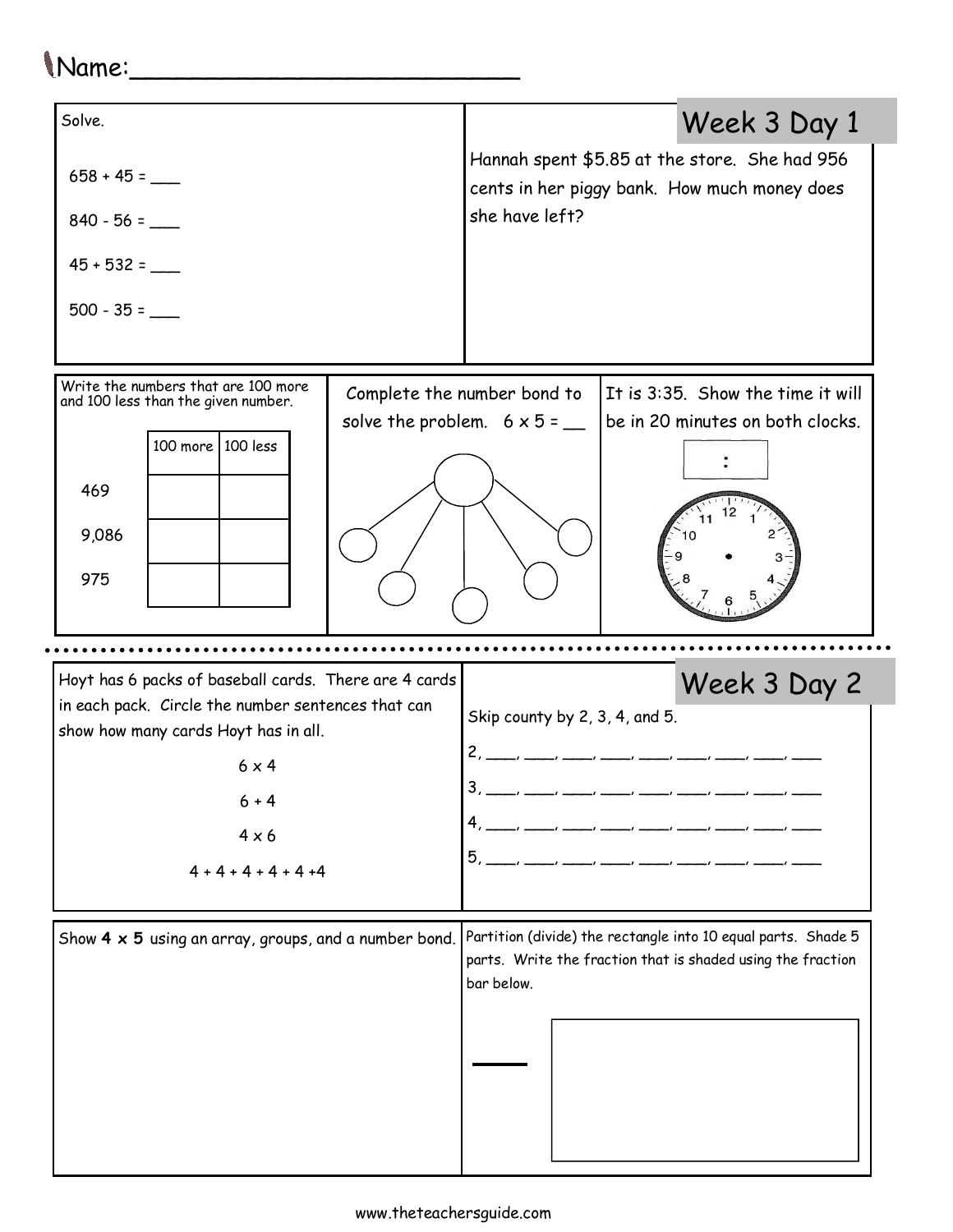## Name:\_\_\_\_\_\_\_\_\_\_\_\_\_\_\_\_\_\_\_\_\_\_\_\_\_

| Complete the number sentence.                                                                                                                                                              |                                                                     |                                                                                                                                                                                                                    |                                                                                                                                                        |
|--------------------------------------------------------------------------------------------------------------------------------------------------------------------------------------------|---------------------------------------------------------------------|--------------------------------------------------------------------------------------------------------------------------------------------------------------------------------------------------------------------|--------------------------------------------------------------------------------------------------------------------------------------------------------|
| $24 + n = 36$ 40 - n = 24 4 x n = 24<br>$n =$<br>$n =$                                                                                                                                     | $n =$                                                               | Week 3 Day 3<br>Mylah counted all of her pennies. She had 785<br>pennies. Write the money amount in dollar form.<br>She gave 347 pennies to her brother to buy a toy.<br>How much <i>money</i> does she have left? |                                                                                                                                                        |
| Laci's grandma gave her 16<br>pieces of gum to share equally<br>with her brother. How many<br>pieces did each get?                                                                         | Write the number in standard<br>form.<br>$15,000 + 7,000 + 400 + 9$ |                                                                                                                                                                                                                    | Jada and Maya got in line for a<br>roller coaster at 10:10. They got on<br>the roller coaster at 10:26. How<br>many minutes did they stand in<br>line? |
| Jill used tape to make a square on her floor. Each<br>side was 6 feet long. How many feet of tape did she<br>have to use for her square? Label the sides of the<br>square below and solve. |                                                                     | Solve.                                                                                                                                                                                                             | Week 3 Day 4                                                                                                                                           |
|                                                                                                                                                                                            |                                                                     | $6 + 8 + 4 + 5 + 5 + 2 =$                                                                                                                                                                                          |                                                                                                                                                        |
|                                                                                                                                                                                            |                                                                     | $45 + 54 + 23 =$                                                                                                                                                                                                   |                                                                                                                                                        |

The students in Mrs. Deaton's class voted for their favorite pet. Use the table to make a picture graph of the results. Our Favorite Pets

| kind of pet | # of votes |  |
|-------------|------------|--|
| dog         | R          |  |
| cat         |            |  |
| hamster     |            |  |
| fish        | 2          |  |
| ferret      |            |  |

| Dog     |            |
|---------|------------|
| Cat     | <b>KEY</b> |
| Hamster | = 2 votes  |
| Fish    |            |
| Ferret  |            |
|         |            |